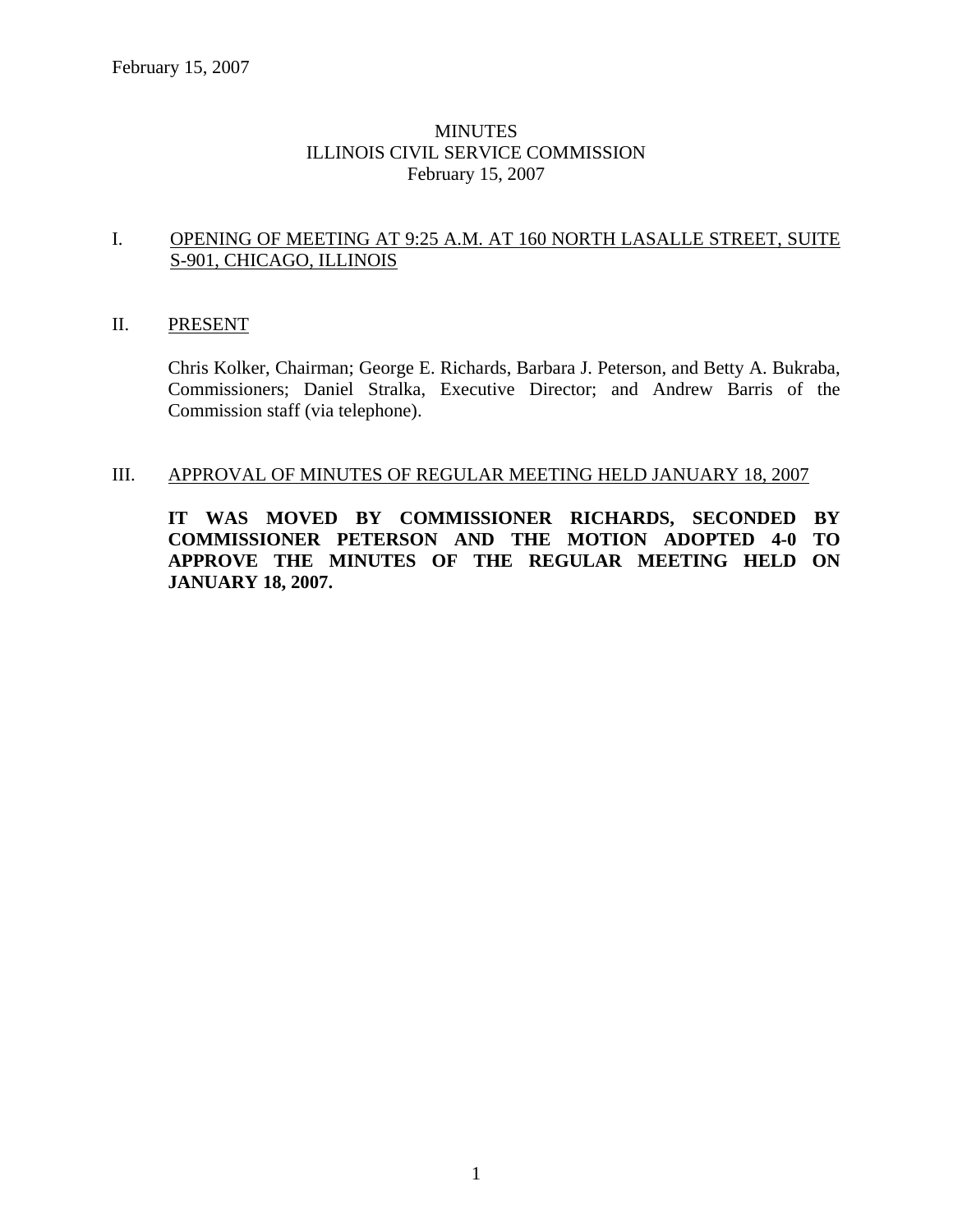#### IV. EXEMPTIONS UNDER SECTION 4d(3) OF THE PERSONNEL CODE

# A. Report on Exempt Positions

| Agency                                   | Total<br>Employees | Number of Exempt<br><b>Positions</b> |
|------------------------------------------|--------------------|--------------------------------------|
|                                          |                    |                                      |
|                                          |                    |                                      |
|                                          |                    |                                      |
|                                          |                    |                                      |
|                                          |                    |                                      |
|                                          |                    |                                      |
|                                          |                    |                                      |
|                                          |                    |                                      |
|                                          |                    |                                      |
|                                          |                    |                                      |
|                                          |                    |                                      |
|                                          |                    |                                      |
|                                          |                    |                                      |
|                                          |                    |                                      |
|                                          |                    |                                      |
|                                          |                    |                                      |
| Environmental Protection Agency 1,076 18 |                    |                                      |
|                                          |                    |                                      |
|                                          |                    |                                      |
|                                          |                    |                                      |
|                                          |                    |                                      |
|                                          |                    |                                      |
|                                          |                    |                                      |
|                                          |                    |                                      |
|                                          |                    |                                      |
|                                          |                    |                                      |
|                                          |                    |                                      |
|                                          |                    |                                      |
|                                          |                    |                                      |
|                                          |                    |                                      |
|                                          |                    |                                      |
|                                          |                    |                                      |
|                                          |                    |                                      |
|                                          |                    |                                      |
|                                          |                    |                                      |
|                                          |                    |                                      |
|                                          |                    |                                      |
|                                          |                    |                                      |
|                                          |                    |                                      |
|                                          |                    |                                      |
|                                          |                    |                                      |
|                                          |                    |                                      |
|                                          |                    |                                      |
|                                          |                    |                                      |
|                                          |                    |                                      |
|                                          |                    |                                      |
|                                          |                    |                                      |
|                                          |                    |                                      |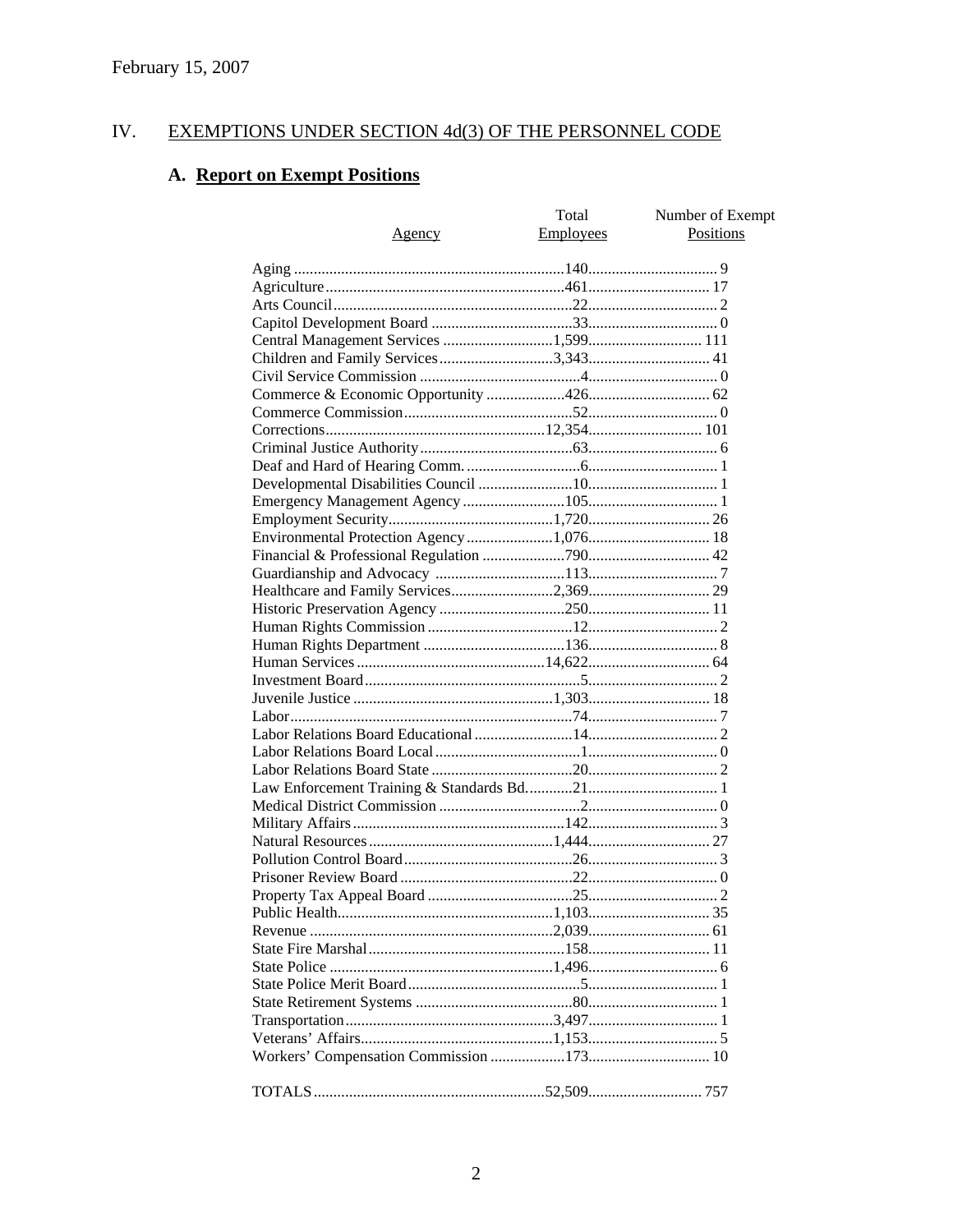#### **B. Governing Rule - Jurisdiction B Exemptions**

- a) Before a position shall qualify for exemption from Jurisdiction B under Section 4d(3) of the Personnel Code, the position shall be directly responsible to:
	- 1. The Governor, or
	- 2. A departmental director or assistant director appointed by the Governor, or
	- 3. A board or commission appointed by the Governor, or
	- 4. The head of an agency created by Executive Order, or the director or assistant director of an agency carrying out statutory powers, whose offices are created by the Governor subject to legislative veto under Article V, Section 11, of the Constitution of 1970, which agency head, director, or assistant director may themselves be subject to exemption under Section 4d(3), or
	- 5. In an agency having a statutory assistant director, a deputy director exercising full line authority under the director for all operating entities of the agency, provided the statutory role of assistant director is vacant or is assigned clearly distinct and separate duties from the deputy director and as a colleague to him, or
	- 6. A line position organizationally located between the director and/or assistant director and a subordinate statutorily exempt position(s), provided the position proposed for exemption has line authority over the statutory exempt position(s), or
	- 7. The elected head of an independent agency in the executive, legislative, or judicial branch of government.
- b) If a position meets the above criterion, it must, in addition, be responsible for one or more of the following before it shall be approved as exempt:
	- 1. Directs programs defined by statute and/or departmental, board, or commission policy or possess significant authority when acting in the capacity of a director of programs to bind the agency.
	- 2. Makes decisions in exercising principal responsibility for the determination or execution of policy which fix objectives or state the principles to control action toward operating objectives of one or more divisions, such decisions being subject to review or reversal only by the director, assistant director, board or commission.
	- 3. Participates in the planning and programming of departmental, board, or commission activities, integrating the plans and projections of related divisions, and the scheduling of projected work programs of those agencies.

\* \* \*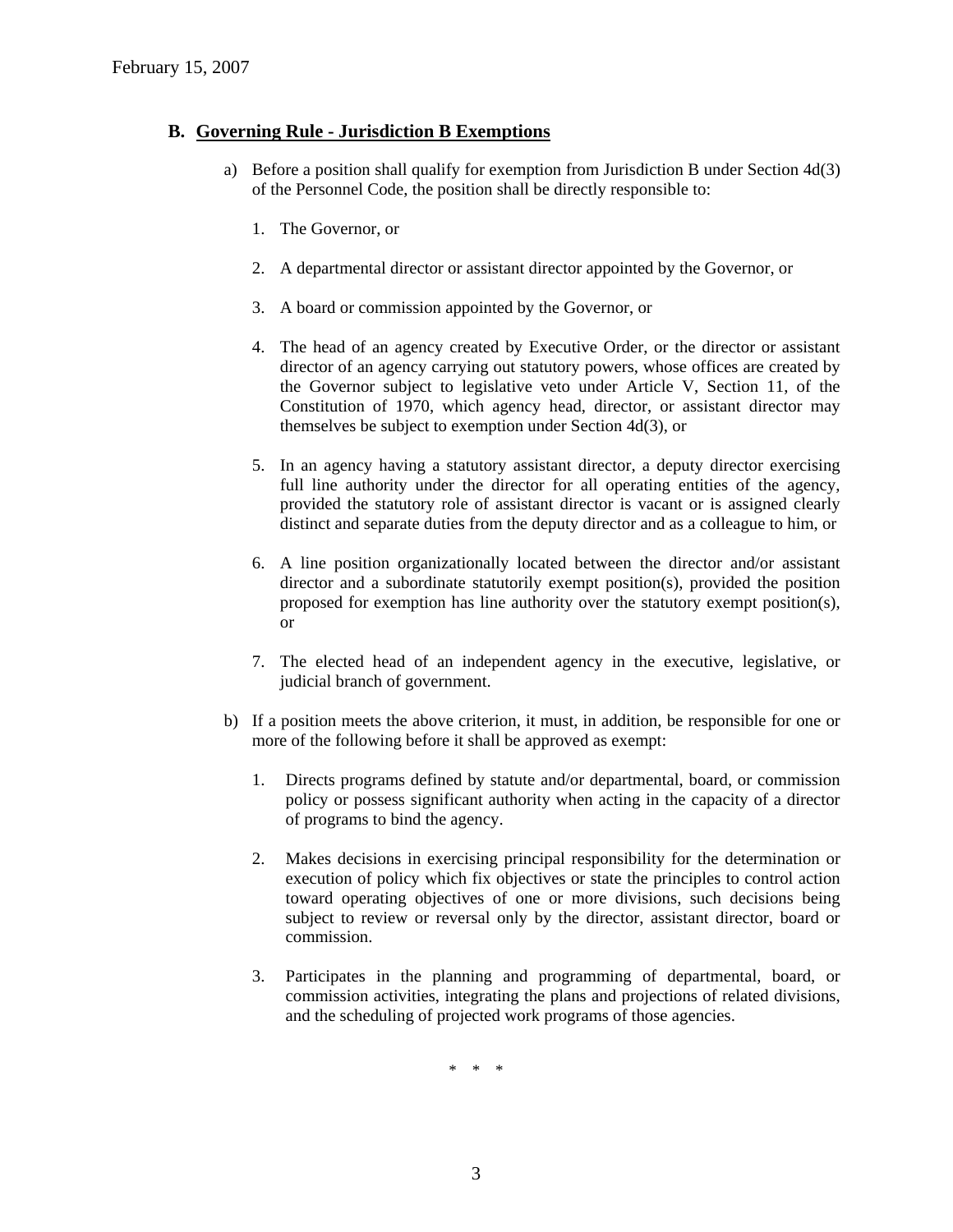### **C. Requests for 4d(3) Exemption**

- With regard to Items C1 through C4, Executive Director Daniel Stralka reported that these requests were withdrawn by the agency.
- With regard to Item D, Executive Director Daniel Stralka reported that staff expressed concerns over recommending approval for a principal policy exemption for this Quality Manager position as it inherently monitors the designated program. The position description lacked sufficient policy development and implementation responsibilities. For these reasons, staff recommended denial of this request.
- With regard to Item E, Executive Director Daniel Stralka reported that this position serves as the Human Resources Manager for the agency, reporting to the Chairman of the Illinois Workers' Compensation Commission. For this reason, staff recommended approval of this request.
- With regard to Item F, Executive Director Daniel Stralka reported that staff expressed concerns to Central Management Services about several issues relating to this request, including potential overlap with other presently exempt positions in the Bureau of Communication and Computer Services. As these issues have yet to be resolved, staff recommended that this request be continued.

### **IT WAS MOVED BY CHAIRMAN KOLKER, SECONDED BY COMMISSIONER RICHARDS AND THE MOTION ADOPTED 4-0 TO GRANT, DENY AND CONTINUE THE REQUESTS FOR 4D(3) EXEMPTION FOR THE FOLLOWING POSITIONS:**

**The following 4d(3) exemption request was granted on February 15, 2007:** 

| <b>Position Number</b>  | 40070-50-37-700-00-01               |
|-------------------------|-------------------------------------|
| <b>Position Title</b>   | Senior Public Service Administrator |
| Bureau/Division         | <b>Human Resources</b>              |
| <b>Functional Title</b> | Human Resources Manager             |
| Incumbent               | None                                |
| Supervisor              | The Chairman                        |
| Location                | <b>Cook County</b>                  |

#### **E. Workers' Compensation Commission**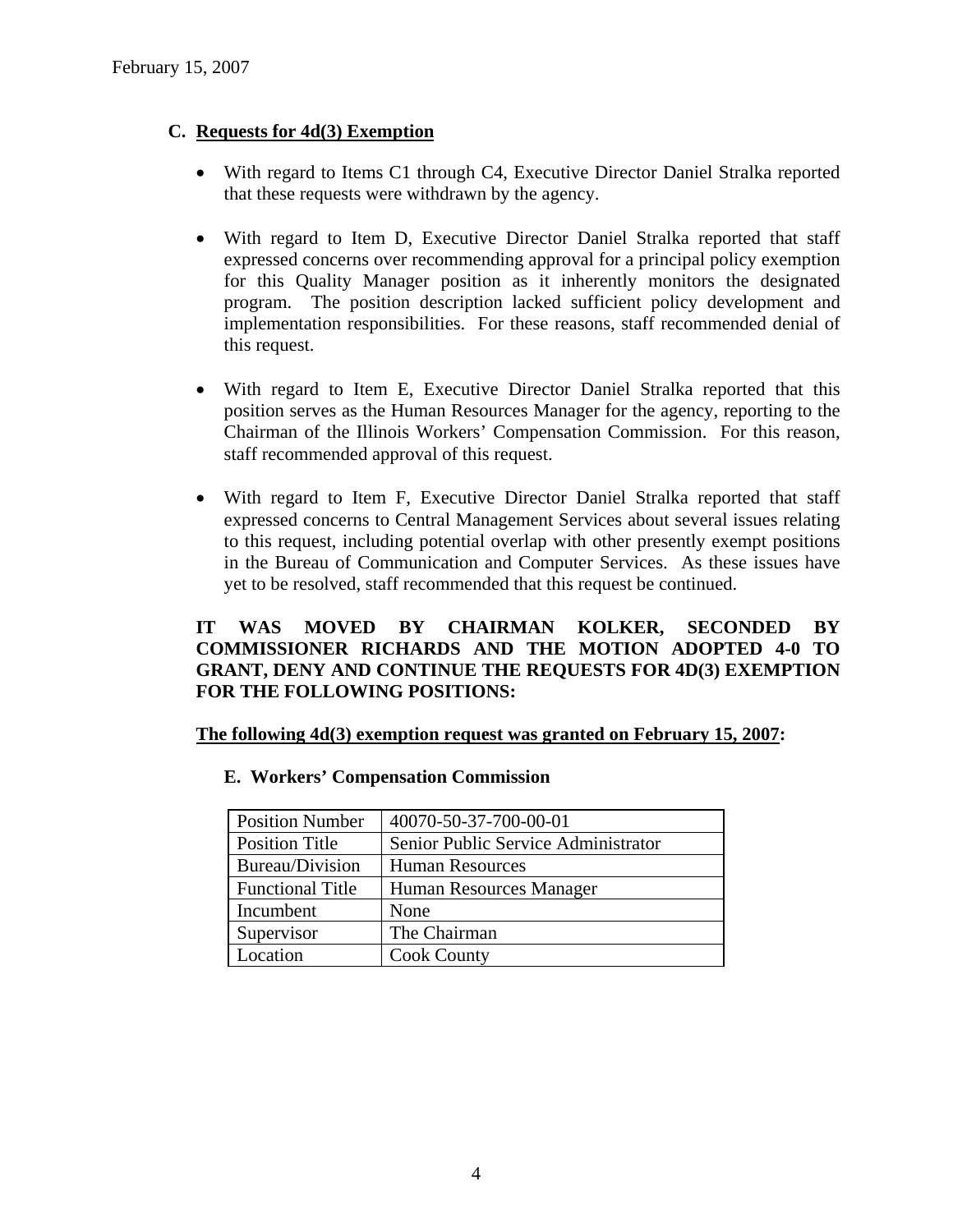### **The following 4d(3) exemption request was denied on February 15, 2007:**

| <b>Position Number</b>  | 40070-10-76-000-40-01               |
|-------------------------|-------------------------------------|
| <b>Position Title</b>   | Senior Public Service Administrator |
| Bureau/Division         | Division of Mental Health           |
| <b>Functional Title</b> | <b>Quality Manager</b>              |
| Incumbent               | None                                |
|                         | Director, Office of Mental Health   |
| Supervisor              | (reports to Secretary)              |
| Location                | <b>Cook County</b>                  |

### **D. Illinois Department of Human Services**

### **The following 4d(3) exemption request was continued on February 15, 2007:**

### **F. Illinois Department of Central Management Services**

| Position<br>Number      | 40070-37-10-050-00-01                    |
|-------------------------|------------------------------------------|
| <b>Position Title</b>   | Senior Public Service Administrator      |
| Bureau/Division         | Bureau of Communication & Computer       |
|                         | Services (BCCS)/Technology               |
| <b>Functional Title</b> | <b>Chief Technology Officer</b>          |
| Incumbent               | None                                     |
| Supervisor              | Deputy Director, Bureau of Communication |
|                         | & Computer Services (BCCS)               |
| <b>Location</b>         | <b>Cook County</b>                       |

### V. CLASS SPECIFICATIONS

### • **None submitted.**

**IT WAS MOVED BY COMMISSIONER RICHARDS, SECONDED BY COMMISSIONER PETERSON AND THE MOTION ADOPTED 4-0 TO DISAPPROVE ANY CLASS SPECIFICATIONS RECEIVED BY THE COMMISSION NOT CONTAINED IN THIS REPORT TO ALLOW ADEQUATE STUDY.**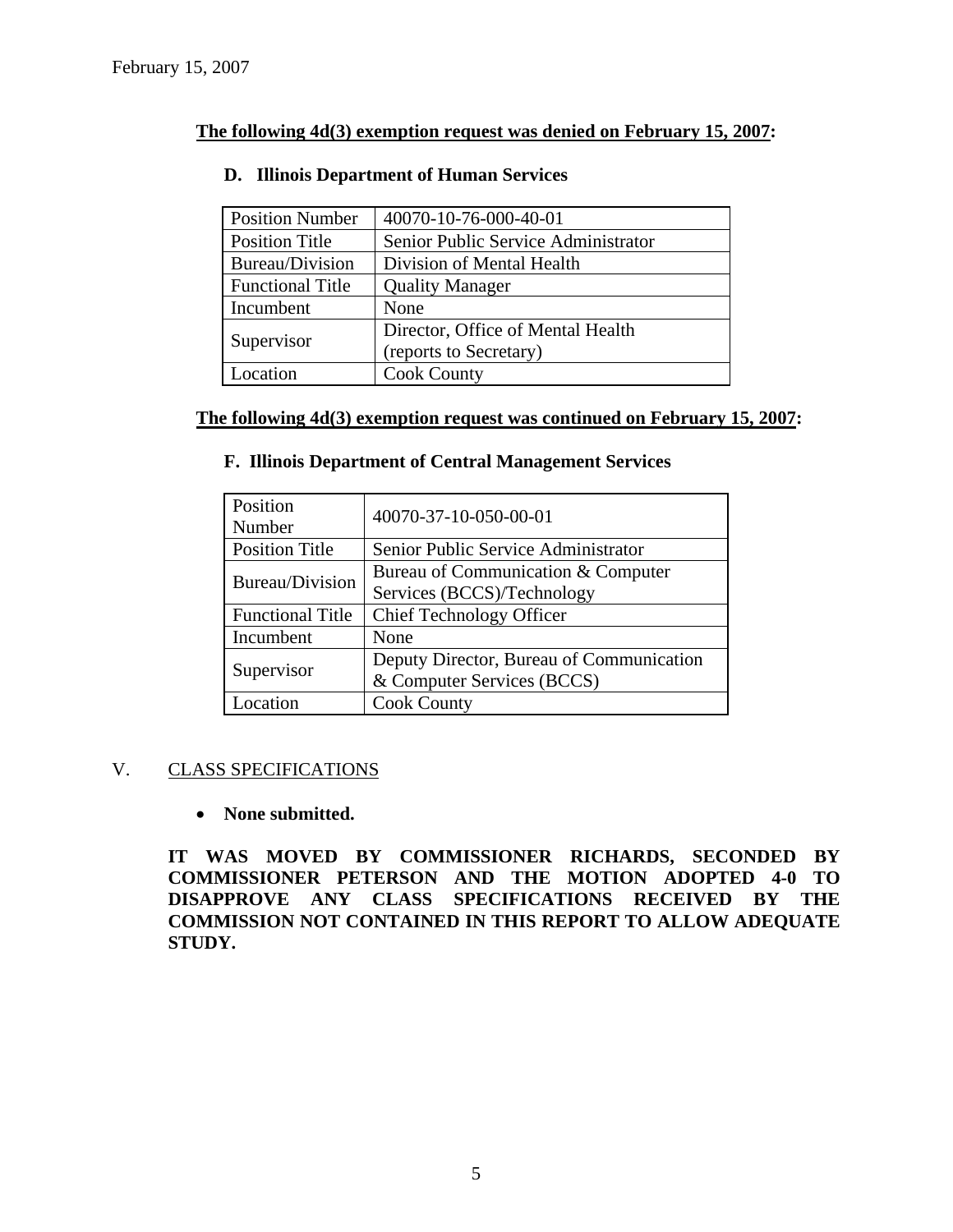### VI. MOTION TO GO INTO EXECUTIVE SESSION

**IT WAS MOVED BY COMMISSIONER PETERSON, SECONDED BY COMMISSIONER RICHARDS, AND BY ROLL CALL VOTE THE MOTION ADOPTED 4-0 TO HOLD AN EXECUTIVE SESSION PURSUANT TO SUBSECTIONS 2(c)(1), 2(c)(4) AND 2(c)(11) OF THE OPEN MEETINGS ACT.** 

| <b>KOLKER</b>   | YES | <b>RICHARDS</b> | <b>YES</b> |
|-----------------|-----|-----------------|------------|
| <b>PETERSON</b> | YES | <b>EWELL</b>    |            |
| <b>BUKRABA</b>  | YES |                 |            |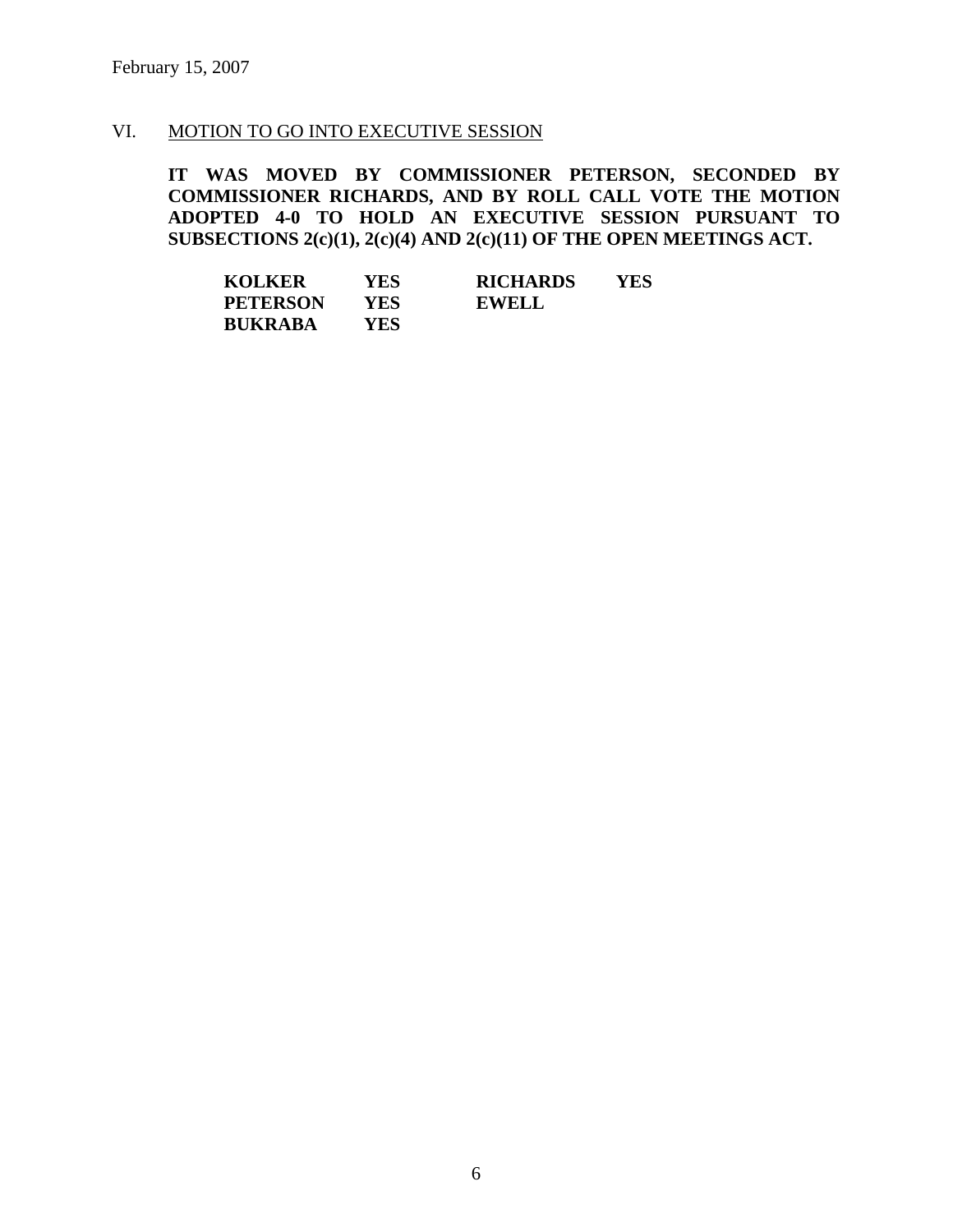### VII. RECONVENE MEETING

Upon due and proper notice the regular meeting of the Illinois Civil Service Commission was reconvened at 160 North LaSalle Street, Suite S-901, Chicago, Illinois at 10:35 a.m.

#### PRESENT

Chris Kolker, Chairman; George E. Richards, Barbara J. Peterson, and Betty A. Bukraba, Commissioners; Daniel Stralka, Executive Director; and Andrew Barris of the Commission staff (via telephone).

### VIII. NON-MERIT APPOINTMENT REPORT

The Personnel Code permits non-merit appointments for a limited period of time, i.e., emergency appointments shall not exceed 60 days and shall not be renewed, and positions shall not be filled on a temporary or provisional basis for more than six months out of any twelve-month period. Consecutive non-merit appointments are not violative of the Code, however, they do present a possible evasion of merit principles and should be monitored. Set forth below is the number of consecutive non-merit appointments made by each department. These statistics are from the Department of Central Management Services' Consecutive Non-Merit Report.

| Agency                                 | 12/31/06      | 1/31/07        | 1/31/06 |
|----------------------------------------|---------------|----------------|---------|
| Agriculture                            |               |                |         |
| <b>Arts Council</b>                    |               |                |         |
| <b>Central Management Services</b>     |               | 4              |         |
| <b>Children and Family Services</b>    |               | 8              |         |
| Commerce and Economic Opportunity      | 0             | 0              |         |
| <b>Emergency Management Agency</b>     | 0             | $\bf{0}$       |         |
| <b>Employment Security</b>             | 0             |                |         |
| <b>Environmental Protection Agency</b> | 0             | 0              |         |
| Financial and Professional Regulation  | $\theta$      |                |         |
| <b>Healthcare and Family Services</b>  | 9             | 7              | 6       |
| <b>Human Services</b>                  | 3             | 4              | 5       |
| <b>Natural Resources</b>               | 21            | 6              | 10      |
| Property Tax Appeal Board              |               | $\overline{2}$ |         |
| <b>State Fire Marshal</b>              | 0             | 1              |         |
| <b>State Retirement Systems</b>        |               | 1              |         |
| Transportation                         | 45            | 74             | 27      |
| Veterans' Affairs                      | $\mathcal{R}$ | 0              |         |
| Totals                                 | 94            |                | 60      |

Executive Director Daniel Stralka noted Illinois Department of Transportation's increase and is working with them to identify the reasons for it prior to the next meeting.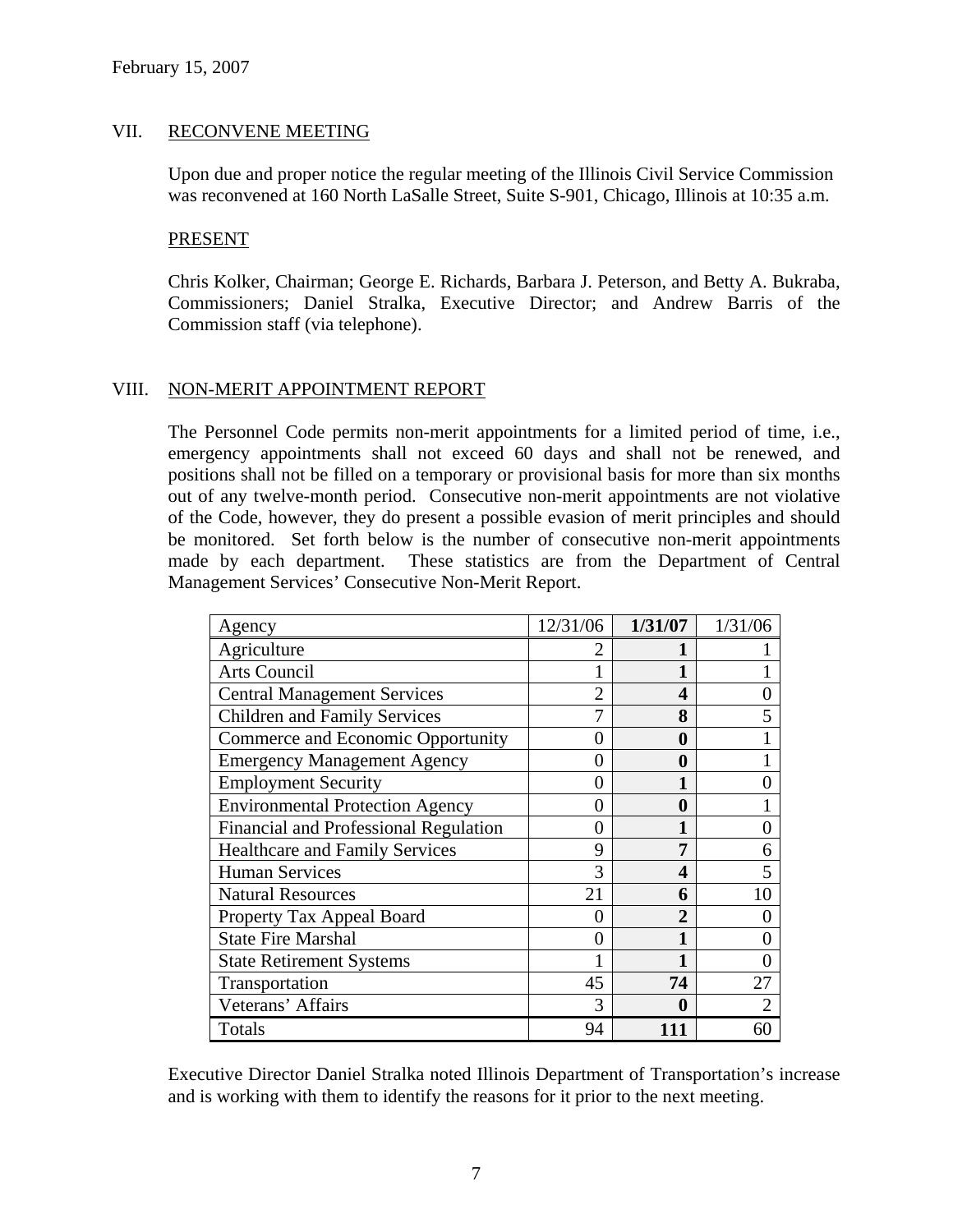### IX. PUBLICLY ANNOUNCED DECISIONS RESULTING FROM APPEAL

### • **DISCHARGE APPEAL**

#### **DA-58-05**

| Employee  | Willie Miranda                                                                                                                                         | Appeal Date             | 03/04/05                                                        |
|-----------|--------------------------------------------------------------------------------------------------------------------------------------------------------|-------------------------|-----------------------------------------------------------------|
| Agency    | DOC                                                                                                                                                    | <b>Decision Date</b>    | 02/05/07                                                        |
| Type      | Discharge                                                                                                                                              | ALJ                     | Daniel Stralka                                                  |
| Change(s) | Worked at secondary employment<br>while on paid status with DOC;<br>falsification of documents; refused<br>supervisory order; violations of<br>conduct | Recommended<br>Decision | Charges are<br>partially proven<br>and do warrant<br>discharge. |

**IT WAS MOVED BY CHAIRMAN KOLKER, SECONDED BY COMMISSIONER RICHARDS, AND BY ROLL CALL VOTE OF 4-0 THE MOTION ADOPTED TO DENY THE RESPONDENT'S REQUEST FOR ORAL ARGUMENT BEFORE THE COMMISSION AND APPROVE AND ADOPT THE ADMINISTRATIVE LAW JUDGE'S RECOMMENDED DECISION IN PART IN THAT THE FINDINGS OF FACT IN THE RECOMMENDED DECISION INACCURATELY STATE THAT THE RESPONDENT WAS "ASSIGNED TO THE CENTRALIA CORRECTIONAL CENTER (CENTRALIA)", RATHER THE RESPONDENT OCCUPIED THE POSITION OF PAROLE SUPERVISOR ASSIGNED TO DUTIES IN COOK COUNTY; AND THAT COUNT I AND COUNT IV OF THE WRITTEN CHARGES FOR DISCHARGE APPROVED BY THE DIRECTOR OF THE DEPARTMENT OF CENTRAL MANAGEMENT SERVICES HAVE BEEN PROVEN AND IN ADDITION TO PROVING COUNT I AND COUNT IV, THE PETITIONER PROVED COUNT III OF THE CHARGES IN THAT THE PREPONDERANCE OF THE EVIDENCE INDICATED THAT THE RESPONDENT SPENT AN EXCESSIVE AMOUNT OF TIME AT HIS HOME ON THE DATES ALLEGED WHEN HE WAS SCHEDULED TO BE AT WORK, AND THE PARTIALLY PROVEN CHARGES WARRANT THE DISCHARGE OF THE RESPONDENT.** 

| <b>KOLKER</b>   | YES  | <b>RICHARDS</b> | YES |
|-----------------|------|-----------------|-----|
| <b>PETERSON</b> | YES. | <b>EWELL</b>    |     |
| <b>BUKRABA</b>  | YES  |                 |     |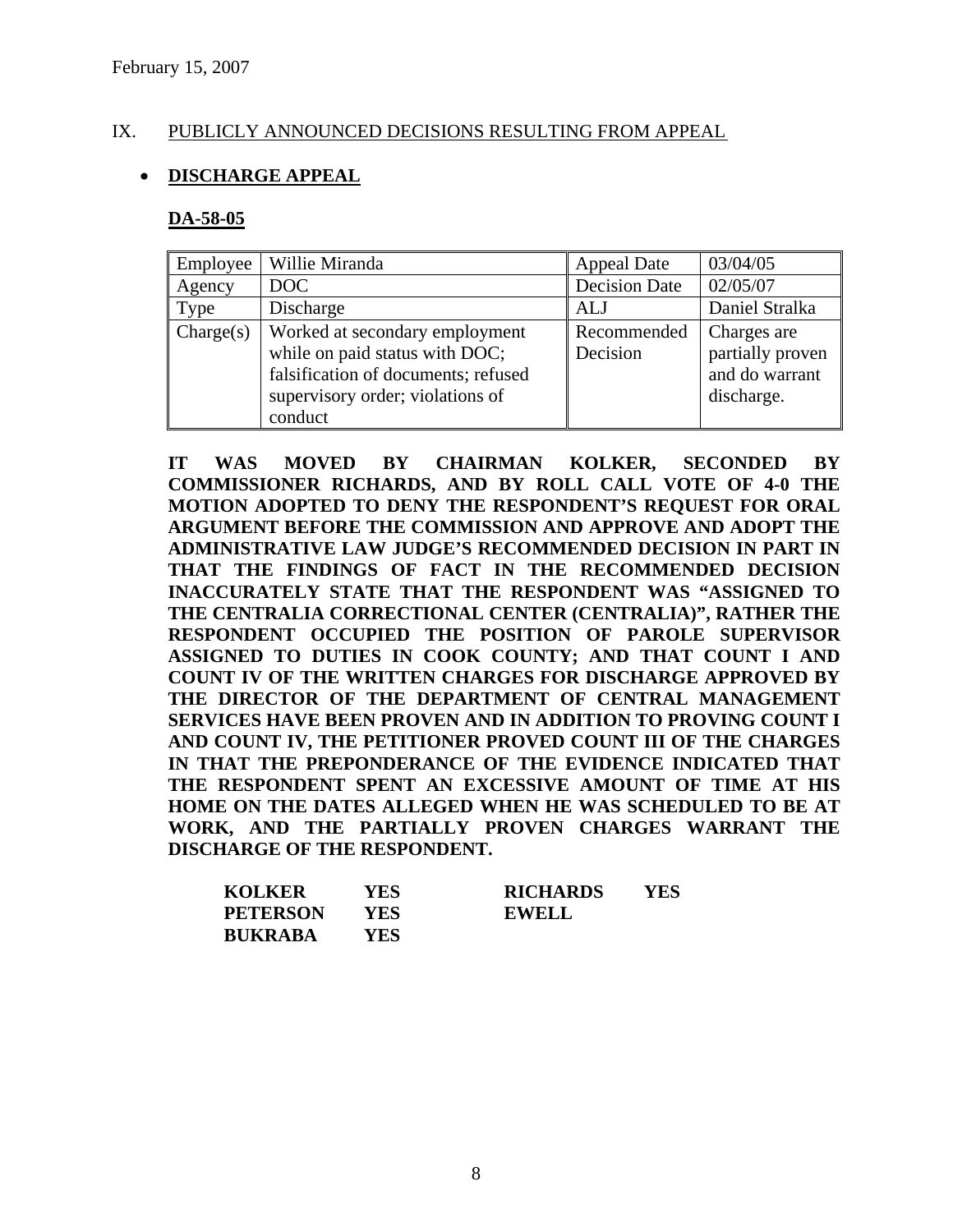### • **RULE VIOLATION APPEAL**

#### **RV-23-03**

| Petitioner | <b>AFSCME</b>                                                                            | <b>Appeal Date</b>   | 10/31/02         |
|------------|------------------------------------------------------------------------------------------|----------------------|------------------|
| Agency     | Various Agencies                                                                         | <b>Decision Date</b> | 01/22/07         |
| Type       | <b>Rule Violation</b>                                                                    | ALJ                  | Daniel Stralka   |
| Change(s)  | Employees laid off while<br>agencies use personal service<br>contracts to fill positions | Proposed<br>Finding  | No jurisdiction. |

**IT WAS MOVED BY COMMISSIONER PETERSON, SECONDED BY COMMISSIONER BUKRABA AND BY ROLL CALL VOTE OF 3-0 THE MOTION ADOPTED TO REMAND THE APPEAL TO THE ADMINISTRATIVE LAW JUDGE FOR THE PURPOSE OF TAKING ADDITIONAL EVIDENCE AND/OR CONDUCTING ADDITIONAL INVESTIGATION.** 

| <b>KOLKER</b>   |      | <b>RICHARDS</b> | YES |
|-----------------|------|-----------------|-----|
| <b>PETERSON</b> | YES. | <b>EWELL</b>    |     |
| <b>BUKRABA</b>  | YES. |                 |     |

#### X. APPEALS TERMINATED WITHOUT DECISION ON THE MERITS

#### • **DISMISSED**

#### **DA-18-07**

| Employee  | Carla S. Williams   | <b>Appeal Date</b>   | 12/15/06                        |
|-----------|---------------------|----------------------|---------------------------------|
| Agency    | <b>DHS</b>          | <b>Decision Date</b> | 02/06/07                        |
| Type      | Discharge           | ALJ                  | Daniel Stralka                  |
| Change(s) | Unauthorized        | Recommended          | Dismissed subject to Commission |
|           | absences; tardiness | Decision             | approval; default (no show at   |
|           |                     |                      | hearing).                       |

**IT WAS MOVED BY CHAIRMAN KOLKER, SECONDED BY COMMISSIONER BUKRABA, AND BY ROLL CALL VOTE OF 4-0 THE MOTION ADOPTED TO APPROVE AND ADOPT THE DISMISSAL OF THE WILLIAMS APPEAL.** 

| <b>KOLKER</b>   | YES  | <b>RICHARDS</b> | YES |
|-----------------|------|-----------------|-----|
| <b>PETERSON</b> | YES  | <b>EWELL</b>    |     |
| <b>BUKRABA</b>  | YES. |                 |     |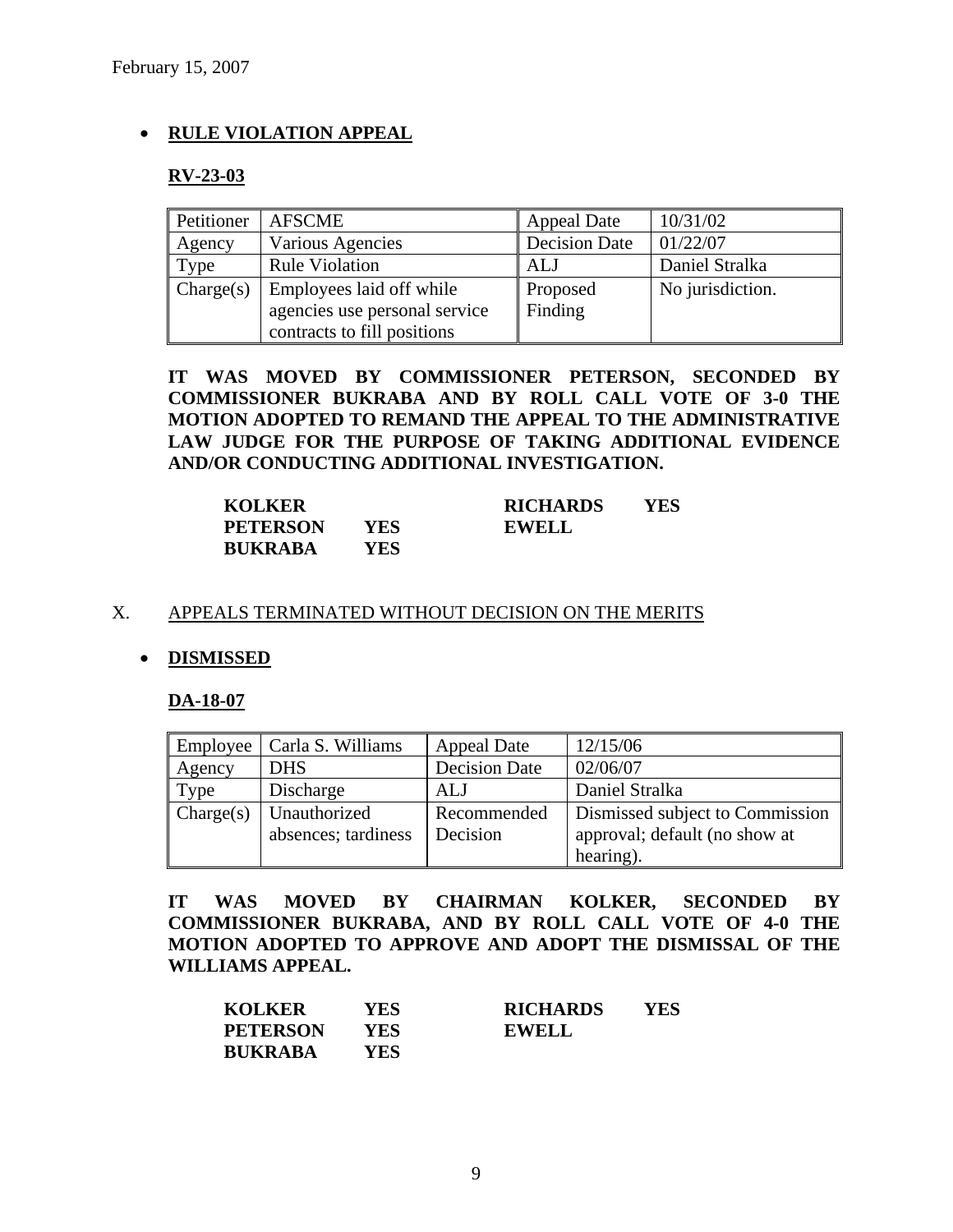## • **WITHDRAWN**

### **D-26-07**

| Employee  | Shirley E. Hill                     | <b>Appeal Date</b>   | 01/24/07             |
|-----------|-------------------------------------|----------------------|----------------------|
| Agency    | <b>HFS</b>                          | <b>Decision Date</b> | 02/06/07             |
| Type      | Demotion                            | ALJ                  | <b>Andrew Barris</b> |
| Change(s) | Unfairly demoted from Lead          | Recommended          | Dismissed subject to |
|           | <b>Caseworker to Human Services</b> | Decision             | Commission           |
|           | Caseworker                          |                      | approval; withdrawn. |

**IT WAS MOVED BY COMMISSIONER RICHARDS, SECONDED BY COMMISSIONER PETERSON, AND BY ROLL CALL VOTE OF 4-0 THE MOTION ADOPTED TO APPROVE AND ADOPT THE DISMISSAL OF THE HILL APPEAL.** 

| <b>KOLKER</b>   | YES | <b>RICHARDS</b> | YES |
|-----------------|-----|-----------------|-----|
| <b>PETERSON</b> | YES | <b>EWELL</b>    |     |
| <b>BUKRABA</b>  | YES |                 |     |

### XI. STAFF REPORT

Executive Director Daniel Stralka reported that:

- Executive Director Daniel Stralka and Sandy Guppy toured two potential sites for relocation of the Commission's Springfield office. Central Management Services is presently discussing proposed space modifications with the landlord.
- Andrew Barris attended "What you Need to Know about Public Records and Open Meetings in Illinois" on February 7, 2007.
- Beckie Daniken attended a CMS training seminar entitled "Proofreading" on February 14, 2007.
- There has been no change in the status of the fiscal year 2007 supplemental budget request for Administrative Law Judge Dos Santos.

#### XII. PRESENTATION ON OPEN MEETINGS ACT

The presentation on the Open Meetings Act was deferred until the next regularly scheduled meeting of the Civil Service Commission, on March 15, 2007.